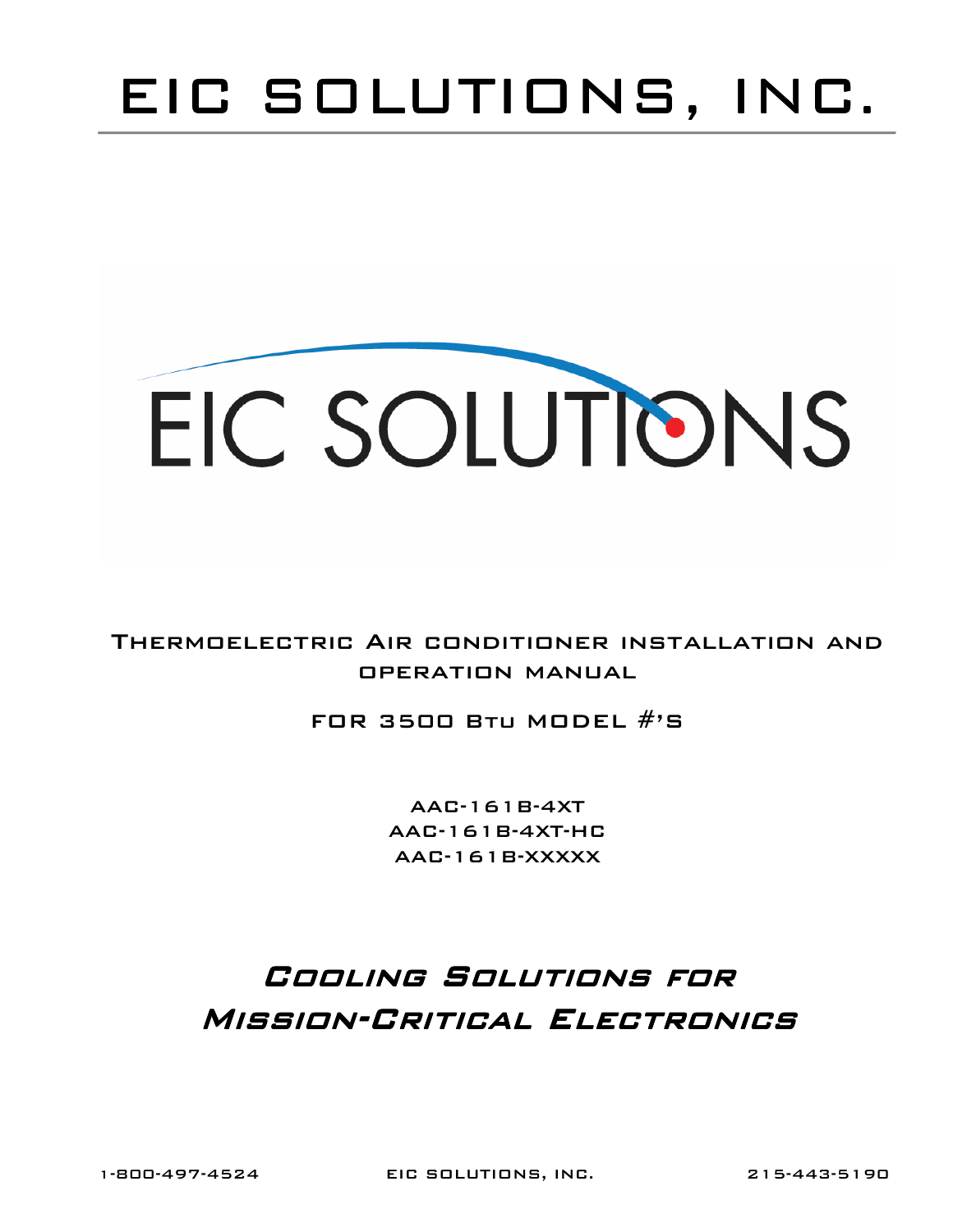## TABLE OF CONTENTS

|     | <i>1. GENERAL INFORMATION</i> |
|-----|-------------------------------|
| 1.1 |                               |

#### 2. INSTALLATION

| $Z$ , $Z$     |  |
|---------------|--|
| $Z$ . $\beta$ |  |
|               |  |
| 2.5           |  |
|               |  |

#### 3. OPERATION

| 3. 1 | THERMOSTAT SET POINTS AND HEATING COOLING UNITS 1 0 |  |
|------|-----------------------------------------------------|--|
| 3.2  |                                                     |  |

#### 4. SPECIFICATIONS

| 4. |
|----|
|----|

#### EIC SOLUTIONS INC.

700 VETERANS WAY, SUITE 200 WARMINSTER, PA 18974 PHONE 1-215-443-5190 or 1-800-497-4524 FAX 215-443-9564 EMAIL info@eicsolutions.com

VISIT US ON THE WEB AT www.eicsolutions.com.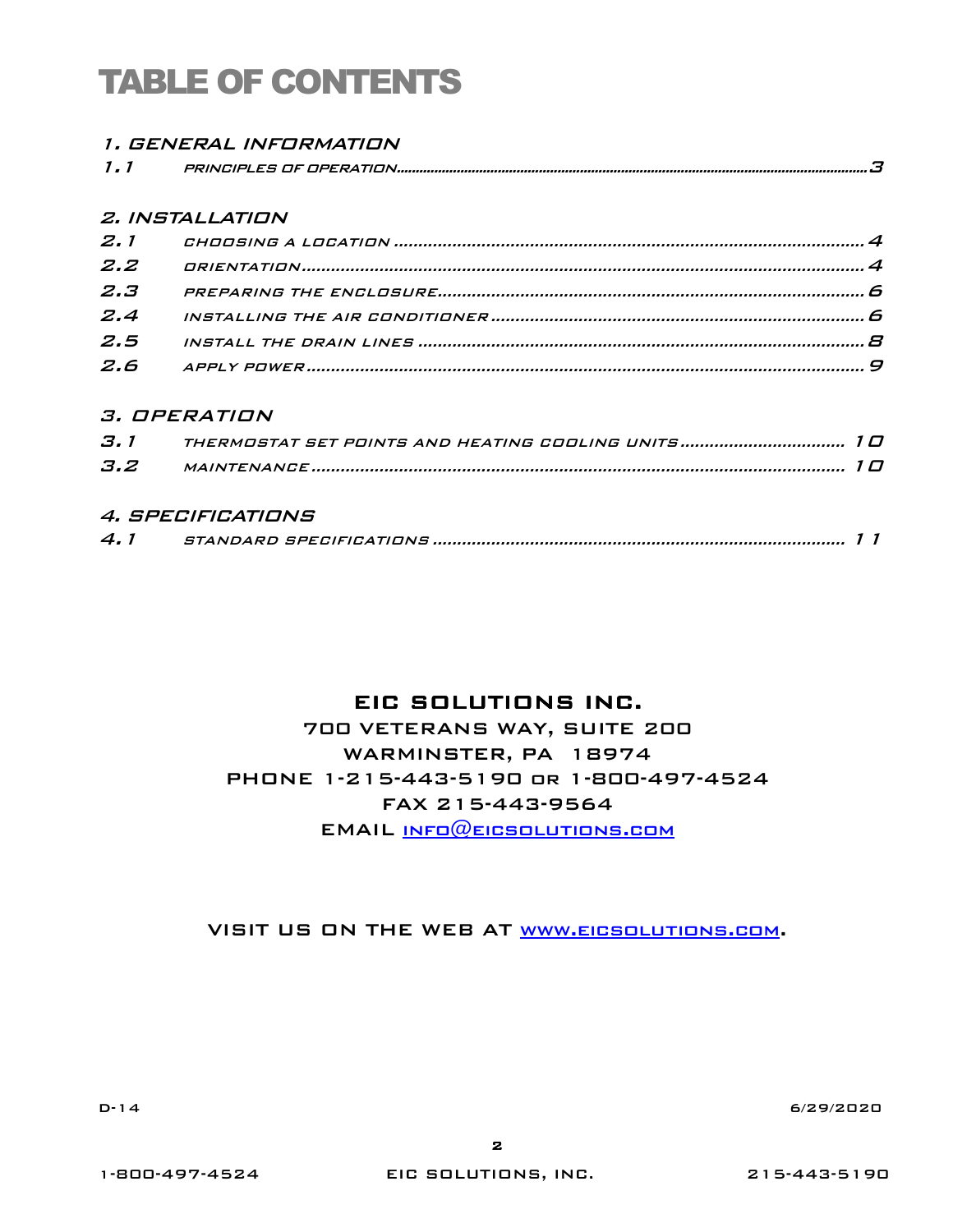## 1. GENERAL INFORMATION

#### 1.1 PRINCIPLES OF OPERATION

n 1834 Jean Peltier discovered that by passing a current through two dissimilar conductors the junction of those materials will either absorb or release heat depending on the direction of the current flow. Thirteen years earlier Thomas Seebeck had discovered that current would flow when you placed a temperature gradient across the junction of two dissimilar metals. These two discoveries were the basis of thermoelectrics. With the advent of modern semiconductors thermoelectric devices became practical for real world applications and are now found in everything from consumer goods to spacecraft. I

Your EIC Solutions Thermoelectric Air Conditioner operates on this principle so there is no compressor and no expensive, ozone depleting CFC's. EIC's air conditioners use Thermoelectric "modules" sandwiched between high performance aluminum heat sinks, high CFM axial fans, and a patented electronic design to "pump" the heat from the inside of your enclosure to the outside, without exposing your delicate electronics to any outside air or contaminates. See Figure 1.1.

EIC uses only the highest quality components in our air conditioners and you can expect years of trouble free cooling from these solid-state devices. Every unit we sell is backed by our one year parts and labor warranty.



**TOP VIEW** 

FIGURE 1.1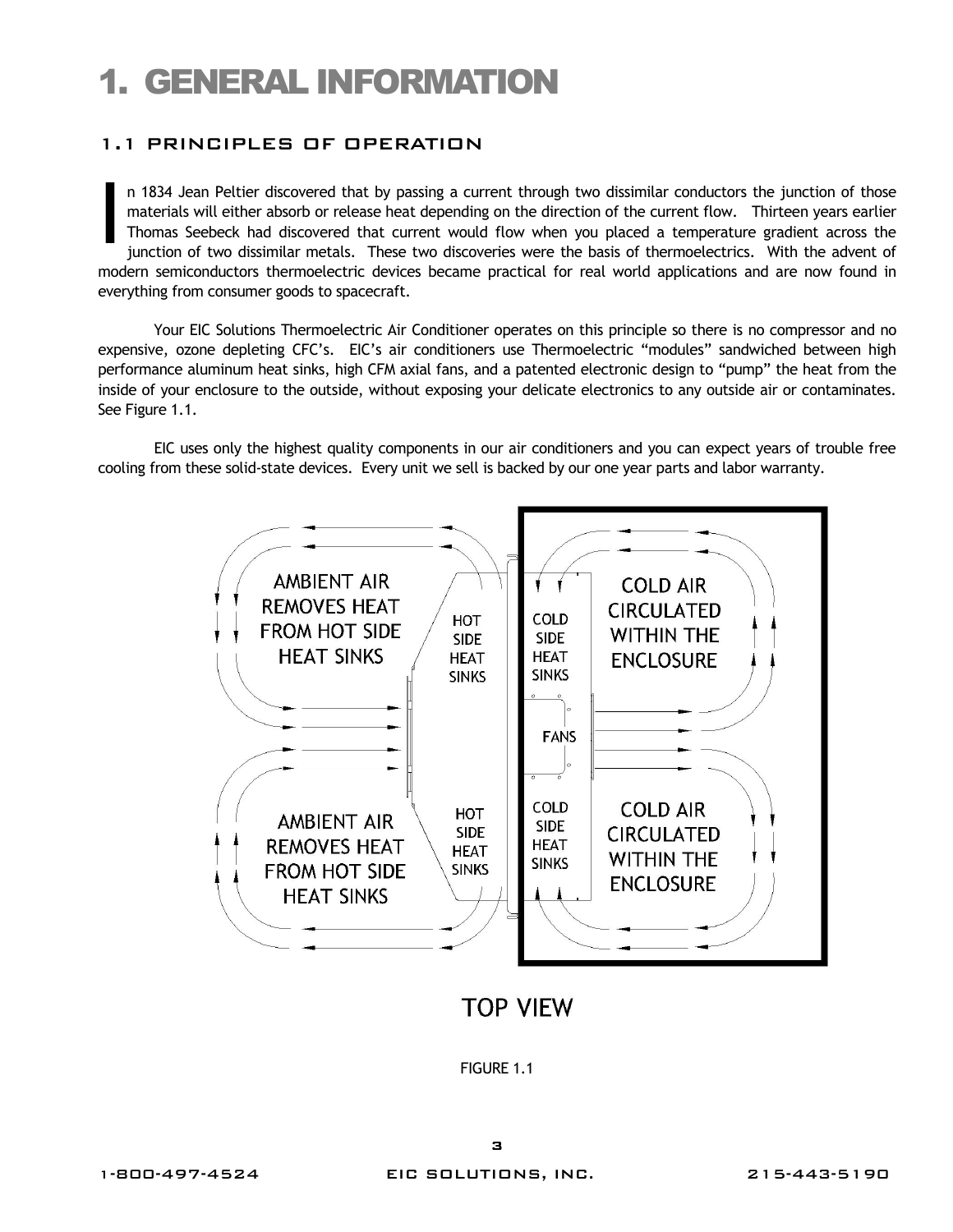## 2. INSTALLATION

#### 2.1 CHOOSING A LOCATION ON YOUR ENCLOSURE

When choosing a mounting location for your unit, be sure to keep air flows of both the interior and exterior heatsinks and fans in mind. Adequate clearance between the fans/heatsinks and nearby surfaces is required for unrestricted air flows which will ensure optimal performance and long, trouble free operation. The general rule is to allow a minimum of two inches between the fans or heatsinks and any surface. Refer to figure 1.1 for an air flow diagram.

Other considerations in deciding on a mounting location include; allowing access to thermostat (this will be inside the enclosure) if frequent adjustments are to be made; allowing access to the hot side heat sinks (this will be on the outside of the enclosure) for cleaning if the unit will be used in a harsh, dirty environment.

#### 2.2 ORIENTATION

Your AC unit can be mounted either vertically on the front, rear or side of your enclosure or horizontally on the top of your enclosure. See Figure 2.1 and 2.2.

Vertically mounted (mounted on the side of an enclosure) 3500 BTU units are always mounted with the exposed heatsink fins facing left and right. (Fig. 2.1) **The unit cannot be mounted vertically and turned 90 degrees with the exposed heatsink fins at the top and bottom.** The AAC-161B-4XT is equipped with a built-in vertical condensate drip pan. Once installed the drain hoses must be attached to the brass fittings located in the bottom of the cold side cover (inside the enclosure) and routed outside the enclosure. See Fig. 2.1.

Mounting the unit vertically and turned 90 degrees on the side of an enclosure (with the exposed heat sink fins facing the top and bottom), will cause condensate to drip in an uncontrolled manner, possibly damaging electronic equipment within the enclosure. If this orientation is the only possible configuration, contact the Engineering Dept. at EIC for a custom solution.

#### **Horizontally mounted 3500 Btu units always require a factory installed drip pan (part # DP-161H) to prevent dripping condensate from damaging electronic equipment.** (Fig. 2.2)

In either orientation, issues regarding access should be considered and minimum clearances must be maintained as outlined in Section 2.1 of this manual.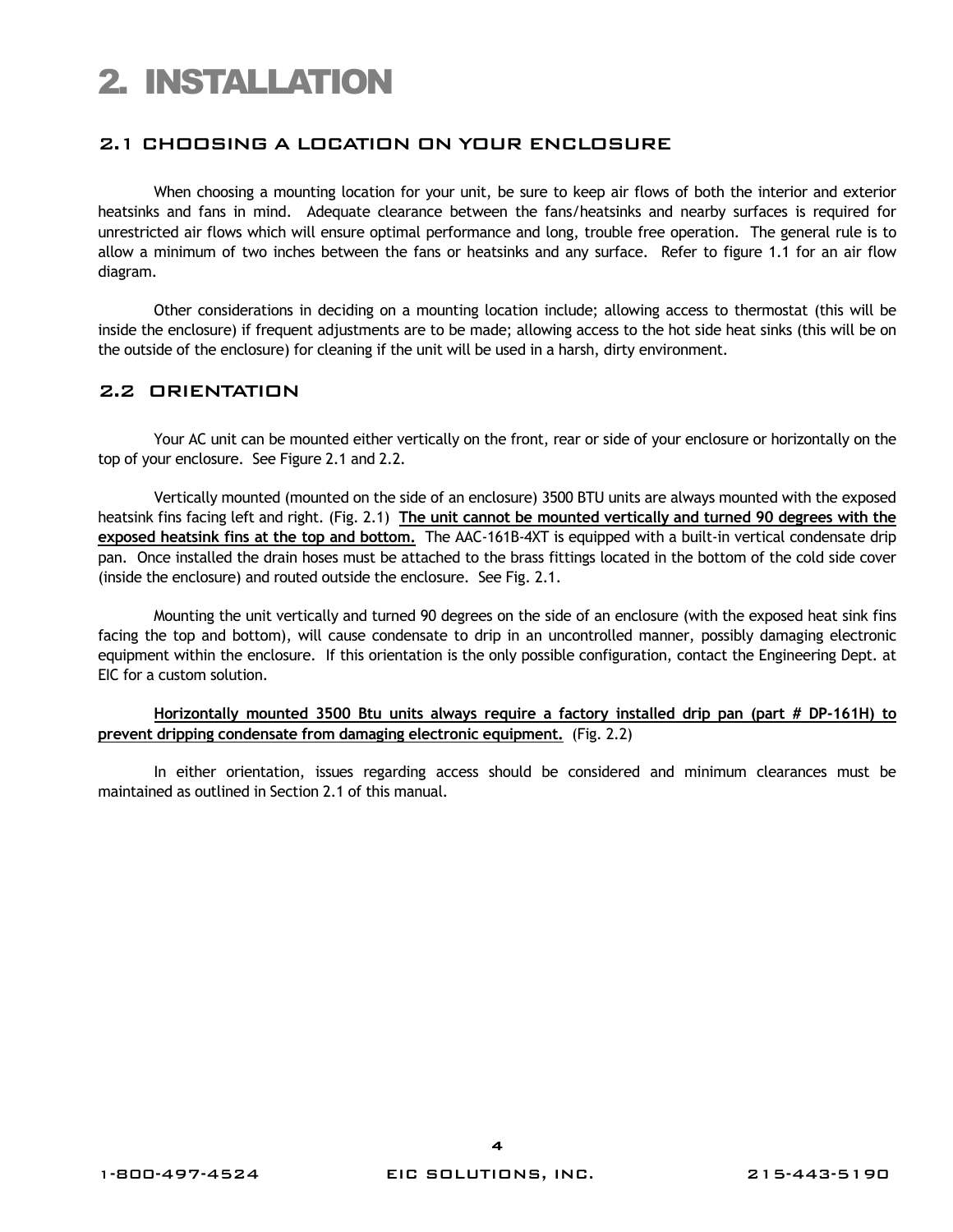

#### **VERTICAL INSTALLATION OF 3500 BTU UNIT WITH** INTEGRAL DRIP PAN AND DRAIN TUBE



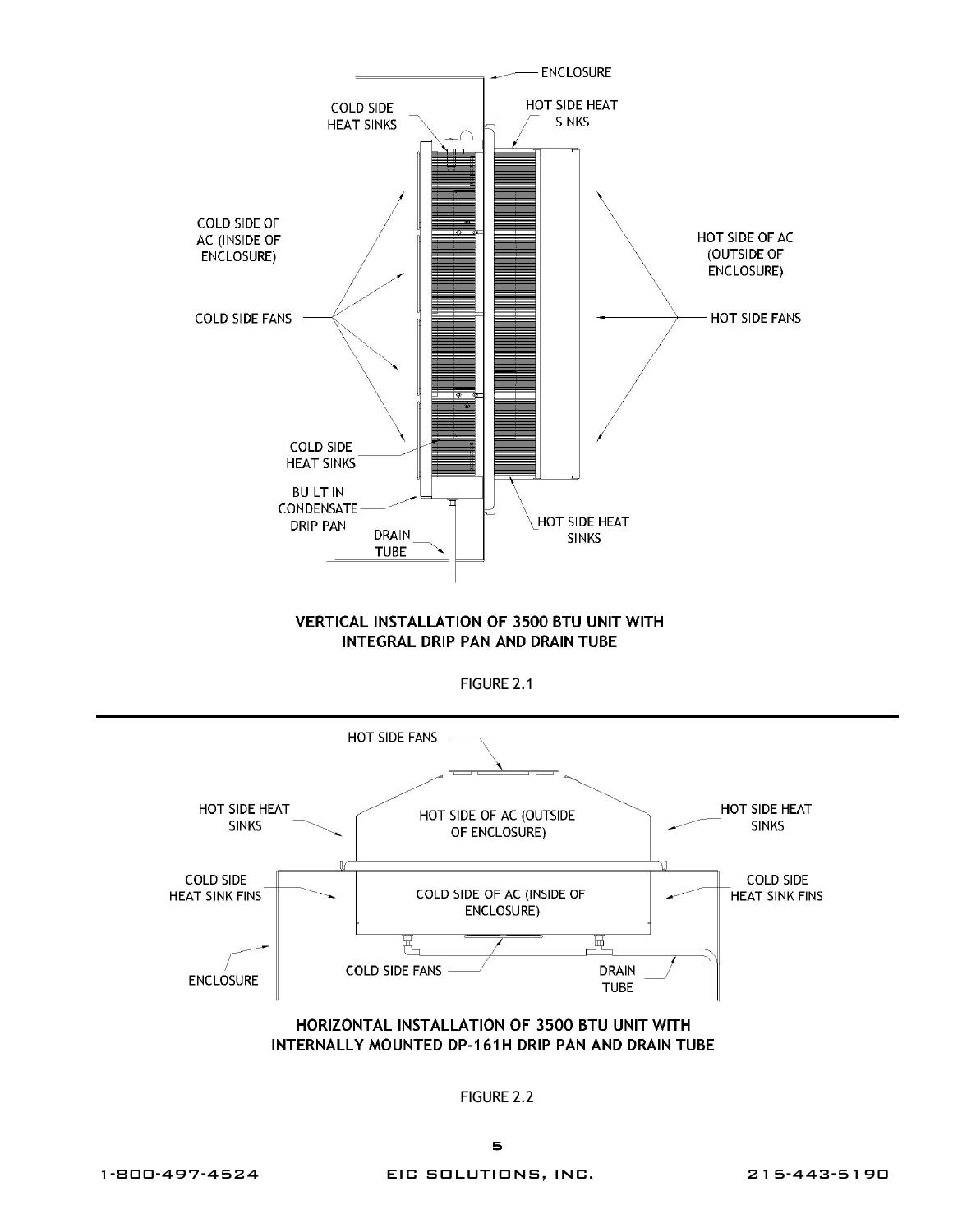#### 2.3 PREPARING THE ENCLOSURE

To mount the 3500 Btu unit you will need to cut an opening in your enclosure and drill mounting holes. A cutout drawing (Fig. 2.3) showing the cut-out size and hole locations has been included in this manual (see Fig. 2.3). The instructions for installing the air conditioner are printed below.

#### TOOLS AND MATERIALS NEEDED:

- Pencil
- Tape Measure
- Jigsaw or suitable alternative
- Electric drill
- $\# 29$  drill bit  $(.136")$
- $\bullet$  # 8-32 tap and tap handle
- $(24)$ ,  $\# 8-32 \times 3/8"$  stainless machine screws (supplied)
- (24) nylon washers (supplied)
- One neoprene gasket (supplied)

#### CUT THE OPENING AND DRILL MOUNTING HOLES IN THE ENCLOSURE

- 1. Using the guidelines provided in the installation manual choose an appropriate location for the air conditioner on your enclosure.
- 2. Layout the cut-out and hole pattern for the AC on the enclosure. Refer to Figure 2.3.
- 3. Before cutting or drilling check that the location meets the clearance requirements as specified in the installation manual.
- 4. Using a pencil, center punch or other method, mark the exact center point of each mounting hole on the enclosure
- 5. Using the jigsaw, cut the opening in the enclosure.
- 6. Using the # 29 drill bit, drill a hole at each of the marks you made earlier.
- 7. Using the 8-32 tap, tap each of the holes you have drilled.

#### 2.4 INSTALLING THE AIR CONDITIONER

#### INSTALL THE AIR CONDITIONER

- 1. Lay the air conditioner down with the cold side (side with the thermostat) facing up.
- 2. Take the supplied gasket and lay it down on the flange.
- 3. Take one of the supplied mounting screws and, from the under side of the flange, push it up through the top right mounting hole, and through the hole in the gasket. The gasket hole is undersized and will hold the screw in place. Repeat this on the top left mounting hole.
- 4. Set the AC unit in the hole you've cut in the enclosure, and using a screwdriver, carefully start the two screws you attached to the gasket to the tapped holes in the enclosure. Do not tighten these at this time.
- 5. Install the rest of the screws in the flange placing a nylon washer on each fastener and screw them into the tapped holes in the enclosure. Do not tighten them completely.
- 6. Remove the two starter screws and place a nylon washer on each and reinstall.
- 7. Tighten all screws.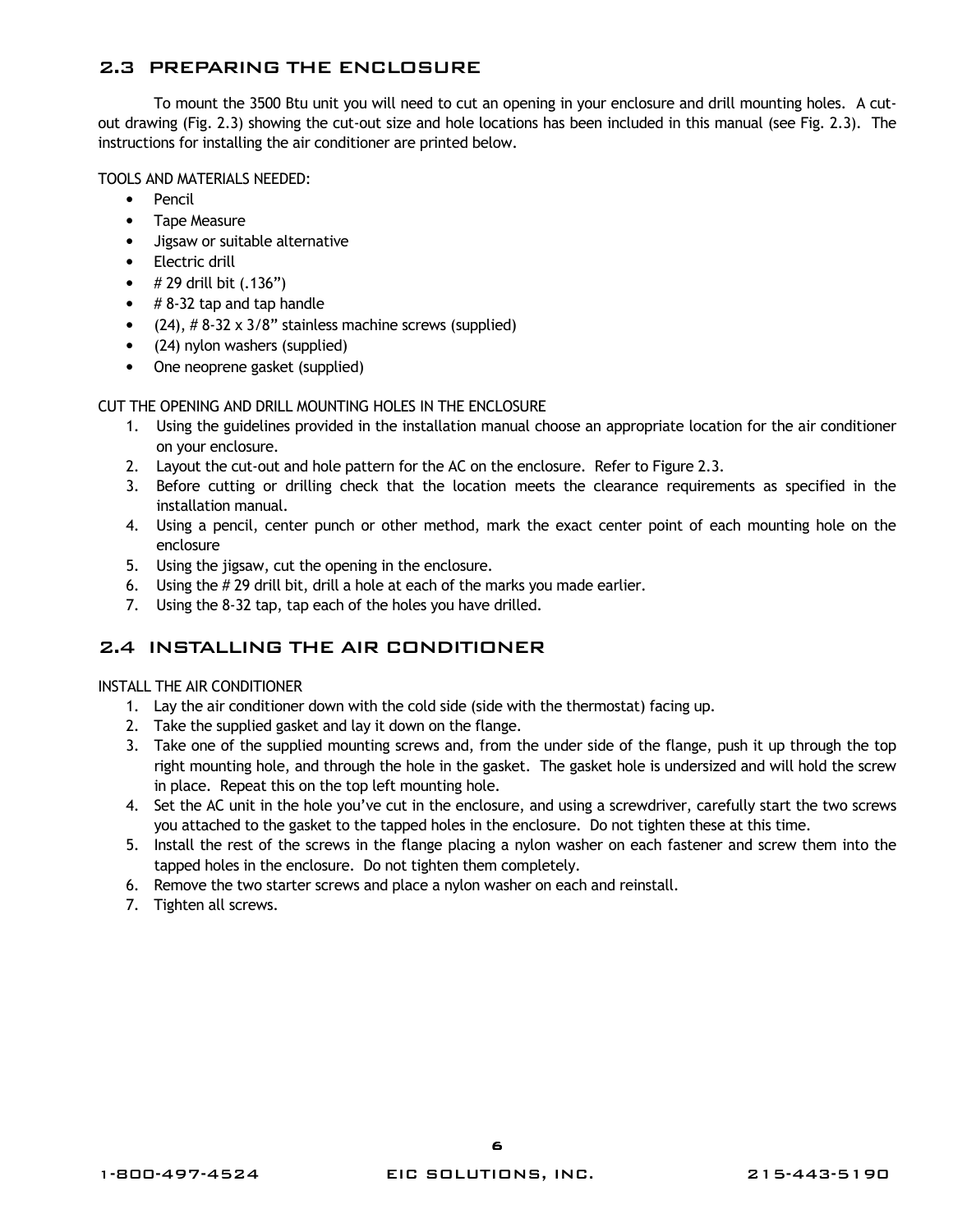

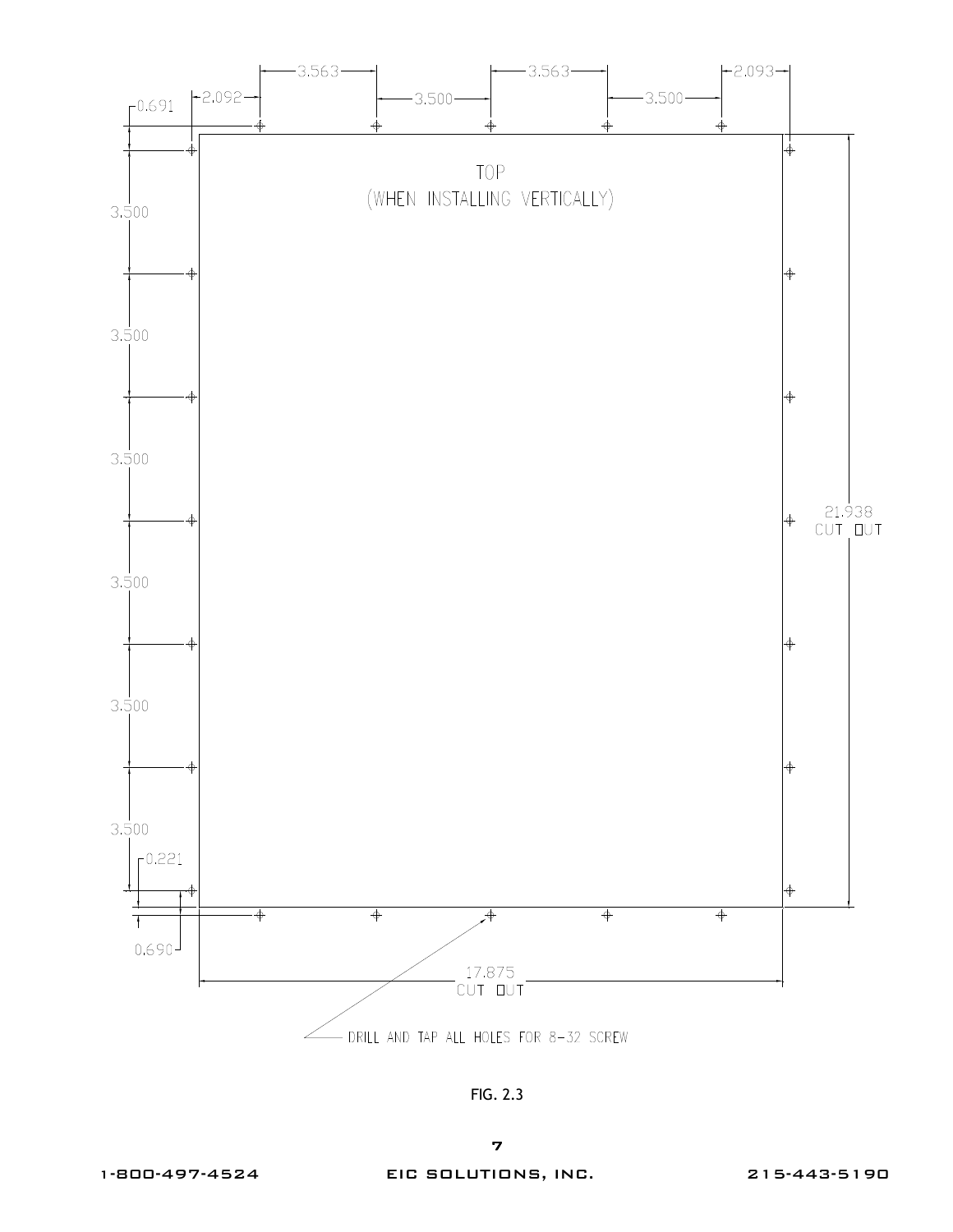#### 2.5 INSTALL THE DRAIN LINES

1. Various hose fittings and a length of hose were provided with the AC unit. Review the Fig. 2.4 below for suggested drain line configurations.



FIG. 2.4

**YOU MUST USE THE FACTORY INSTALLED HORIZONTAL DRIP PAN IF YOU INSTALL THE AIR CONDITIONER HORIZONTALLY (FIG 2.2) ON THE TOP OF YOUR ENCLOSURE. FAILURE TO DO SO MAY ALLOW CONDENSATE TO DRIP IN AN UNCONTROLLED MANNER CAUSING DAMAGE TO YOUR EQUIPMENT.**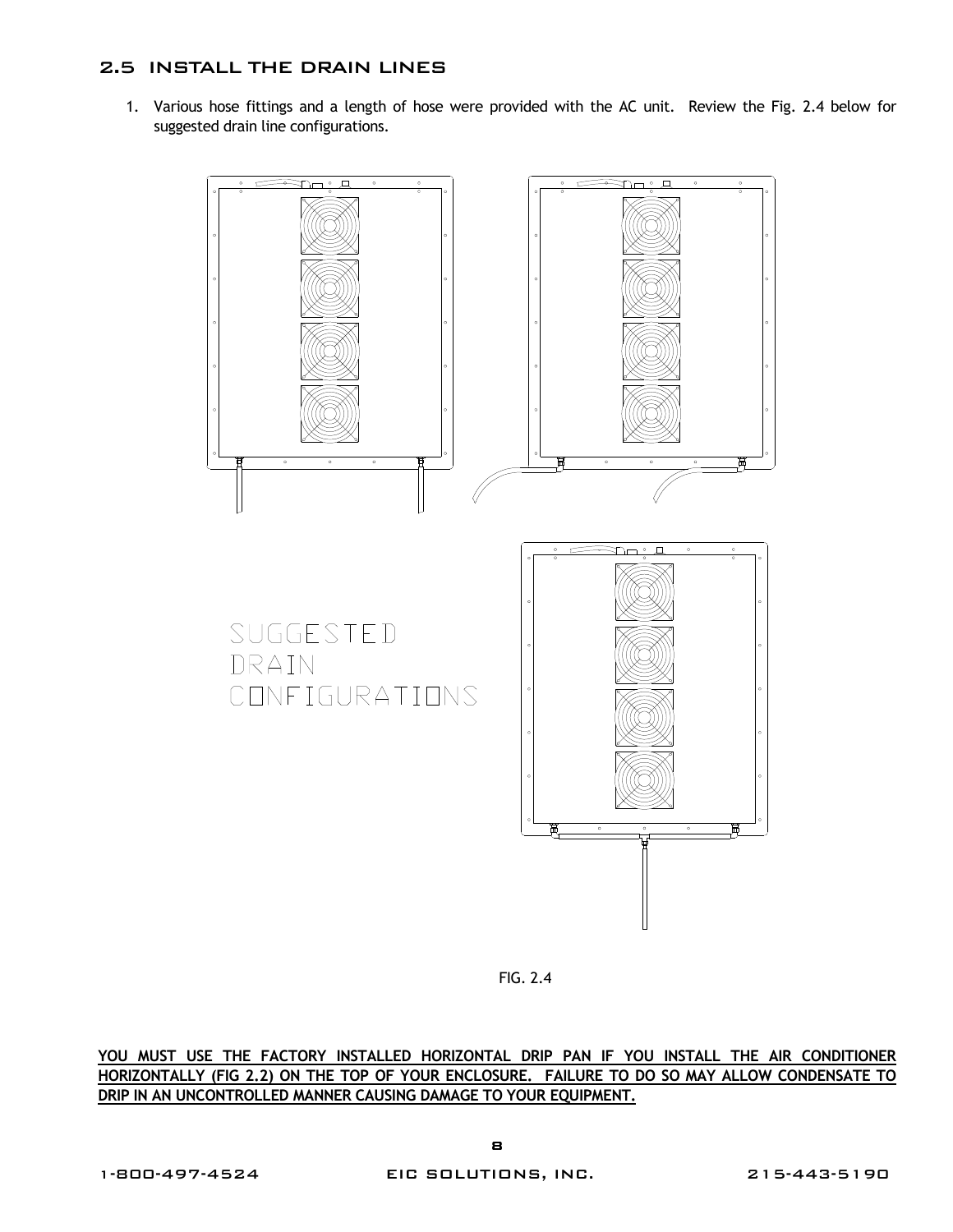#### 2.6 APPLY POWER

Once the air conditioner is mounted, check the serial label and confirm the voltage required and then apply appropriate power as outlined below.

220 – 240 VAC units – this unit will not have a plug on the end. Connect the wires to an appropriate power source using standard safe wiring methods as follows:

Wire colors are as follows:

 Black or Brown – line White or Blue – line/neutral Green or Green/Yellow – ground

Amperage for 220 VAC unit is 8.9 amps

Upon applying power to the air conditioner the fans on the cold side (inside the enclosure) will come on. The hot side fans (outside the enclosure) may also run depending on where the thermostat is set. The cold side fans always run to circulate air within your enclosure thereby eliminating any "hot spots". The hot side fans will only run when the air conditioner is cooling – they are "pumping" the heat from the inside of your enclosure to the outside air.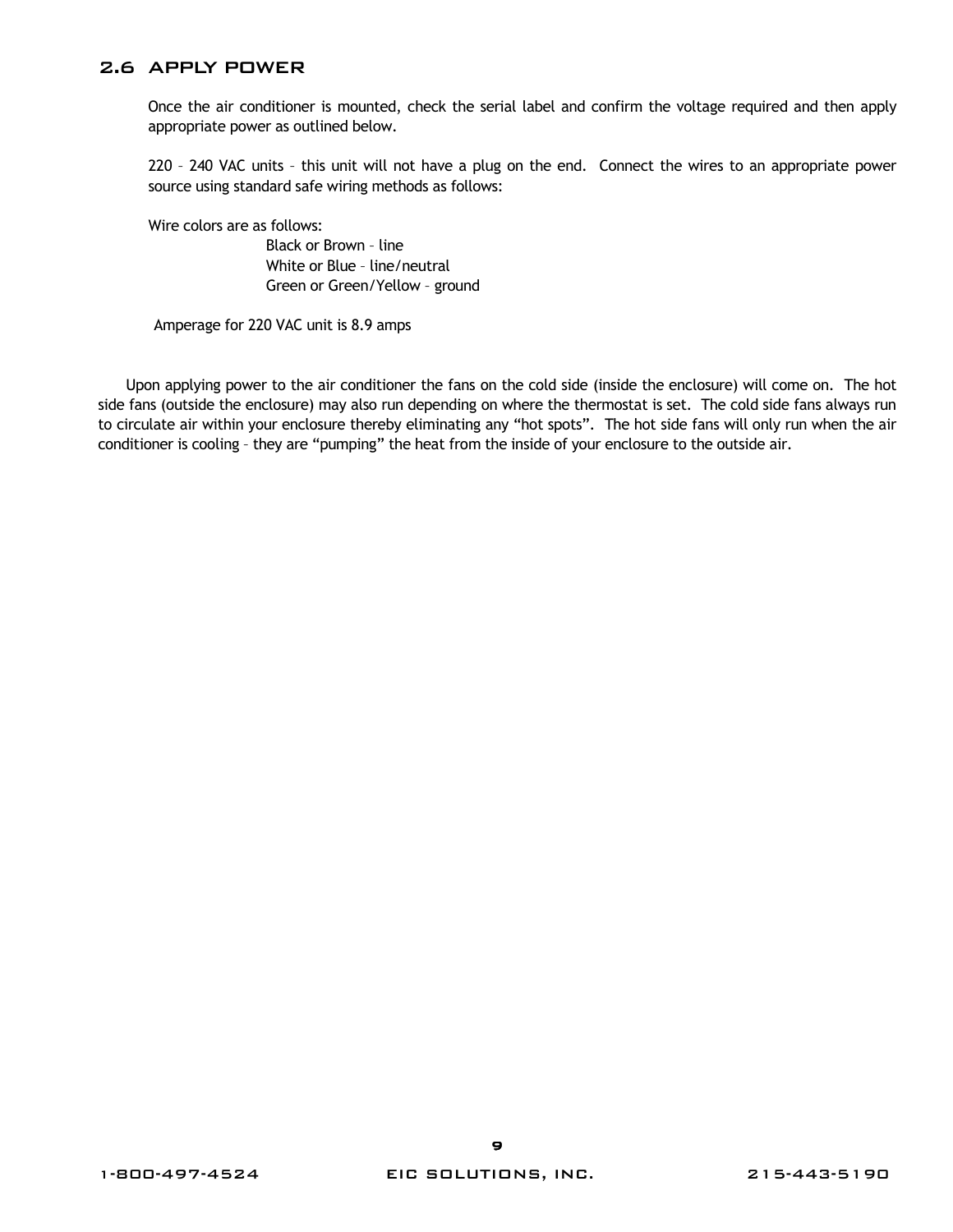## 3. OPERATION

#### 3.1 THERMOSTAT SET POINTS AND HEATING/COOLING UNITS

#### SETTING THE THERMOSTAT

Your EIC air conditioner is equipped with an adjustable thermostat. The set point you choose should be based on the desired internal temperature of the enclosure. The air conditioner will run until the set point temperature is achieved within the enclosure and then the hot side fans and the thermoelectric cooling modules will shut down. The cold side fans will continue to run, circulating the air to maintain a uniform temperature within the enclosure.

#### HEATING AND COOLING UNITS

 If you purchased an HC unit (heating and cooling), the heater operation is controlled by a fixed-point thermostat. This thermostat is set to turn the heaters on when the temperature within the enclosure falls to approximately 45° F and turn the heaters off when the temperature rises to approximately 55° F.

 The cooling operation is controlled by the adjustable thermostat. To avoid having the heating and cooling on at the same time, do not set the cooling thermostat below 70° F.

#### 3.2 MAINTENANCE

#### **MAINTFNANCF**

 EIC Thermoelectric Air Conditioners are virtually maintenance-free. The only time maintenance is required is when a unit is installed in an extremely dirty environment. In these cases, the hot side heat sinks (outside the enclosure) should be inspected regularly for a build-up of dust or dirt. If a build-up is present on the heat sink fins, it can be easily removed as follows:

- 1. Disconnect the power from the unit.
- 2. Dry dust/dirt can be removed using compressed air to blow out the heat sinks. Do not direct any high-pressure air at the fans.
- 3. Our 3500 Btu air conditioners are designed to allow for water wash down of the hot side of the unit, which is outside of the enclosure **(never the cold side which is inside the enclosure).** A low pressure stream of water can be used to carefully clean the hot side heat sink fins. Never direct high-pressure water at the fans or the joint formed by the mounting flange, gasket and enclosure. Never allow the cold side of your unit to get wet.

Keeping the hot side heat sink fins free from any insulating build-up of dirt or dust will ensure long, trouble-free operation of your air conditioner.

#### **NEVER EXPOSE THE COLD SIDE OF ANY AIR CONDITIONER (INSIDE THE ENCLOSURE) TO WATER.**

If you have any questions about any aspect of your EIC air conditioner, don't hesitate to call us at the numbers listed below.